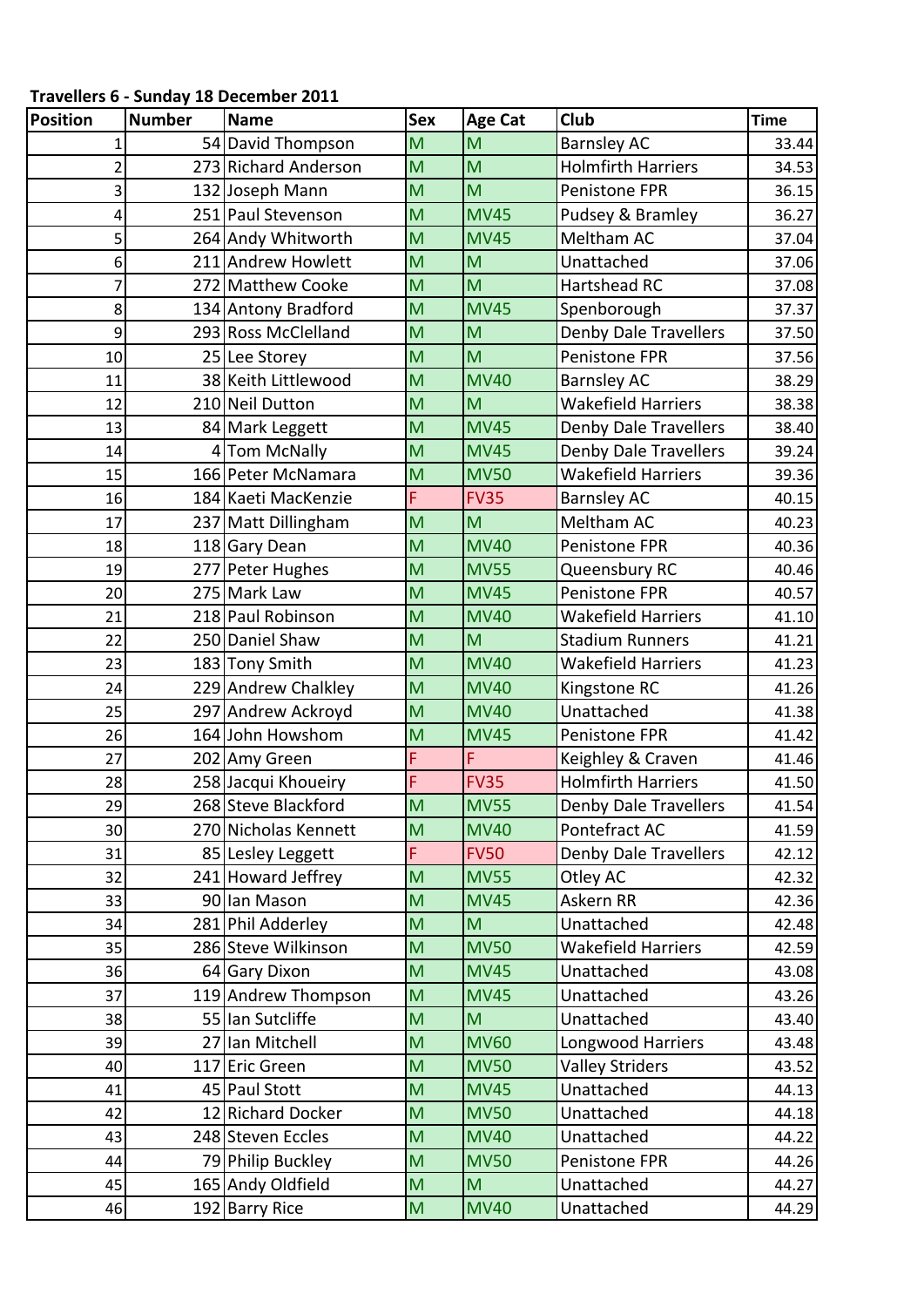| 47 | 283 Ian Micklethwaite | M                       | <b>MV40</b> | Kingstone RC                 | 44.36 |
|----|-----------------------|-------------------------|-------------|------------------------------|-------|
| 48 | 113 Charlotte Coleman | F                       | <b>FV40</b> | <b>Denby Dale Travellers</b> | 44.40 |
| 49 | 263 Stewart Yates     | M                       | <b>MV50</b> | <b>Denby Dale Travellers</b> | 44.43 |
| 50 | 223 Paul Gee          | M                       | <b>MV45</b> | Penistone FPR                | 44.55 |
| 51 | 257 David Dawson      | M                       | <b>MV40</b> | <b>Wakefield Harriers</b>    | 45.06 |
| 52 | 267 Martyn Goodwin    | M                       | <b>MV50</b> | Penistone FPR                | 45.35 |
| 53 | 189 Paul Harris       | M                       | <b>MV45</b> | Unattached                   | 45.42 |
| 54 | 200 Andrew Green      | M                       | <b>MV60</b> | Keighley & Craven            | 45.47 |
| 55 | 193 John McCarthy     | M                       | <b>MV50</b> | <b>Rodillian Runners</b>     | 45.57 |
| 56 | 138 Nick Whittingham  | M                       | <b>MV55</b> | Penistone FPR                | 46.00 |
| 57 | 287 Robby Krygsman    | M                       | M           | Unattached                   | 46.02 |
| 58 | 203 Alasdair Bain     | M                       | <b>MV40</b> | Unattached                   | 46.06 |
| 59 | 214 Wayne Parkinson   | M                       | <b>MV45</b> | Penistone FPR                | 46.14 |
| 60 | 14 Raymond McArthur   | M                       | <b>MV55</b> | Meltham AC                   | 46.27 |
| 61 | 265 Andrew Petrie     | M                       | M           | Unattached                   | 46.39 |
| 62 | 91 Stuart Woodhead    | M                       | <b>MV55</b> | Penistone FPR                | 46.48 |
| 63 | 32 Ian Pugsley        | M                       | <b>MV55</b> | Manvers Run/Tri              | 47.02 |
| 64 | 42 Shaun Tunstall     | M                       | <b>MV45</b> | <b>Holmfirth Harriers</b>    | 47.06 |
| 65 | 253 Mark Riordan      | M                       | M           | Penistone FPR                | 47.13 |
| 66 | 230 John Downing      | M                       | <b>MV55</b> | Kingstone RC                 | 47.16 |
| 67 | 80 Richard Bradley    | M                       | <b>MV40</b> | Denby Dale Travellers        | 47.18 |
| 68 | 41 Louise Howard      | F                       | <b>FV40</b> | Unattached                   | 47.25 |
| 69 | 236 Geoffrey Dimelow  | M                       | <b>MV55</b> | Penistone FPR                | 47.45 |
| 70 | 35 Keith Gordon       | M                       | <b>MV60</b> | Penistone FPR                | 48.02 |
| 71 | 295 Michael Booth     | M                       | M           | Huddersfield RR              | 48.06 |
| 72 | 148 Chris Barton      | M                       | M           | Unattached                   | 48.15 |
| 73 | 122 David Foster      | M                       | <b>MV55</b> | Penistone FPR                | 48.30 |
| 74 | 242 Victoria Denton   | F                       | F           | Unattached                   | 48.32 |
| 75 | 259 Richard Plunkett  | M                       | <b>MV45</b> | <b>Halifax Harriers</b>      | 48.45 |
| 76 | 59 Alan Knox          | $\overline{\mathsf{M}}$ | <b>MV55</b> | Penistone FPR                | 48.46 |
| 77 | 69 Steven Taylor      | M                       | M           | Unattached                   | 48.47 |
| 78 | 44 David Brookes      | M                       | <b>MV55</b> | Unattached                   | 48.54 |
| 79 | 16 David Needham      | M                       | <b>MV60</b> | Penistone FPR                | 48.56 |
| 80 | 205 Mark Keane        | M                       | <b>MV45</b> | Unattached                   | 49.04 |
| 81 | 65 Peter McEvoy       | M                       | <b>MV55</b> | <b>Denby Dale Travellers</b> | 49.08 |
| 82 | 198 Daniel Limb       | M                       | M           | <b>Rodillian Runners</b>     | 49.25 |
| 83 | 60 Paul Heathington   | M                       | <b>MV55</b> | <b>Valley Hill Runners</b>   | 49.26 |
| 84 | 46 Dean Allcroft      | M                       | <b>MV40</b> | Penistone FPR                | 49.34 |
| 85 | 66 Simon Greene       | M                       | <b>MV55</b> | Northern Vets                | 49.44 |
| 86 | 227 Tim Wade          | M                       | <b>MV55</b> | Kingstone RC                 | 49.50 |
| 87 | 262 Ian Milburn       | M                       | <b>MV55</b> | Denby Dale Travellers        | 49.55 |
| 88 | 182 John Cottam       | M                       | <b>MV55</b> | <b>Stadium Runners</b>       | 49.57 |
| 89 | 103 Beverley Stead    | F                       | <b>FV45</b> | Unattached                   | 50.02 |
| 90 | 243 Keith Pratchett   | M                       | <b>MV65</b> | <b>Saltaire Striders</b>     | 50.03 |
| 91 | 50 Michael Coyle      | M                       | <b>MV40</b> | Unattached                   | 50.06 |
| 92 | 159 Bob Innes         | M                       | <b>MV60</b> | Penistone FPR                | 50.26 |
| 93 | 238 Tony Crosby       | M                       | <b>MV45</b> | Unattached                   | 50.27 |
| 94 | 239 Richard Beaumont  | M                       | <b>MV55</b> | Meltham AC                   | 50.28 |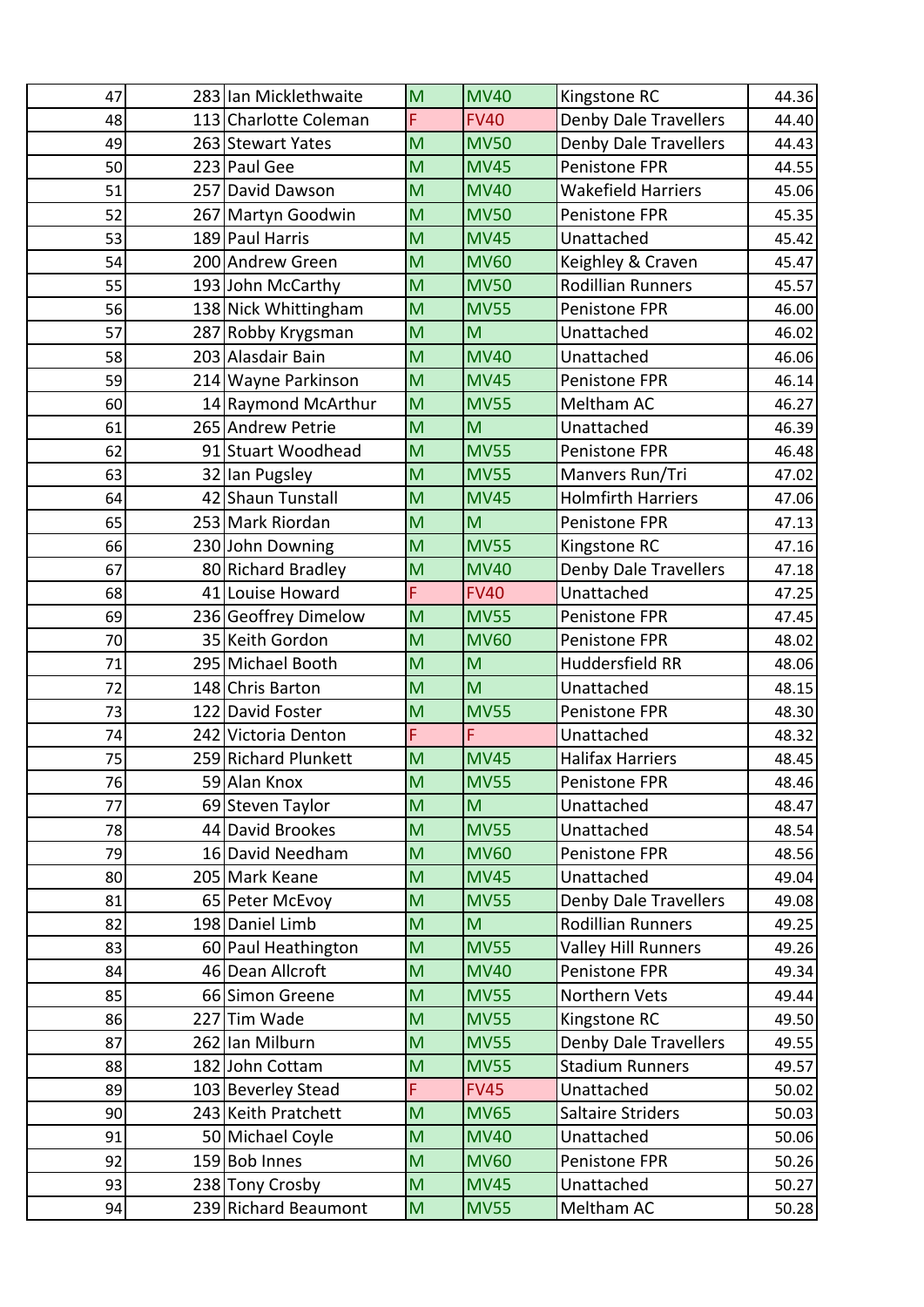| 95  | 254 David Townend      | M                       | <b>MV55</b> | Denby Dale Travellers        | 50.31 |
|-----|------------------------|-------------------------|-------------|------------------------------|-------|
| 96  | 51 Brigid Walsh        | F                       | <b>FV55</b> | Longwood Harriers            | 50.38 |
| 97  | 57 Tracy Woodward      | F                       | <b>FV40</b> | <b>Hallamshire Harriers</b>  | 50.47 |
| 98  | 149 Bill Barton        | M                       | <b>MV60</b> | Unattached                   | 50.50 |
| 99  | 56 Keith Bancroft      | M                       | <b>MV40</b> | Fetch Everyone RC            | 50.52 |
| 100 | 185 Colin Porteous     | M                       | <b>MV50</b> | Penistone FPR                | 51.32 |
| 101 | 296 Ian Wragg          | M                       | <b>MV50</b> | Penistone FPR                | 51.50 |
| 102 | 195 Amy Mellor         | F                       | F           | Unattached                   | 51.55 |
| 103 | 104 Carron Watkins     | F                       | <b>FV50</b> | Unattached                   | 52.04 |
| 104 | 212 Jeff Taylor        | M                       | <b>MV45</b> | Unattached                   | 52.06 |
| 105 | 291 Sue Heap           | F                       | <b>FV40</b> | Meltham AC                   | 52.28 |
| 106 | 37 Gail Tombs          | F                       | <b>FV55</b> | <b>Abbey Runners</b>         | 52.29 |
| 107 | 28 Karen Mitchell      | F                       | <b>FV50</b> | Longwood Harriers            | 52.36 |
| 108 | 285 John Parry         | M                       | <b>MV45</b> | Unattached                   | 52.44 |
| 109 | 217 Martin Hector      | M                       | <b>MV50</b> | Unattached                   | 52.45 |
| 110 | 221 Sarah Mann         | F                       | <b>FV45</b> | Penistone FPR                | 52.46 |
| 111 | 290 Mark Wilson        | M                       | <b>MV40</b> | Unattached                   | 52.58 |
| 112 | 247 Barbara Haigh      | F                       | <b>FV65</b> | Penistone FPR                | 53.08 |
| 113 | 78 Norman Roper        | M                       | <b>MV60</b> | <b>Denby Dale Travellers</b> | 53.18 |
| 114 | 252 Chris Walker       | M                       | <b>MV55</b> | <b>Denby Dale Travellers</b> | 53.43 |
| 115 | 215 Mark Robinson      | M                       | <b>MV50</b> | Unattached                   | 54.19 |
| 116 | 280 Claire Wilkinson   | F                       | F35         | Unattached                   | 54.22 |
| 117 | 284 David Waite        | M                       | <b>MV45</b> | Unattached                   | 54.27 |
| 118 | 201 David McKechnie    | M                       | M           | Keighley & Craven            | 54.38 |
| 119 | 207 Lee Leverington    | M                       | <b>MV40</b> | Unattached                   | 54.42 |
| 120 | 245 Katie Merrick      | F                       | Ë           | Unattached                   | 54.45 |
| 121 | 163 Susan Charlesworth | F                       | <b>FV45</b> | Penistone FPR                | 55.24 |
| 122 | 160 Jane Cockerton     | F                       | <b>FV45</b> | Penistone FPR                | 55.32 |
| 123 | 246 Mark Smith         | M                       | <b>MV45</b> | Unattached                   | 55.48 |
| 124 | 228 Gary Round         | $\overline{\mathsf{M}}$ | <b>MV50</b> | Kingstone RC                 | 56.03 |
| 125 | 208 Stephen Burrow     | M                       | <b>MV50</b> | Unattached                   | 56.27 |
| 126 | 294 Stephen Warner     | M                       | <b>MV55</b> | Denby Dale Travellers        | 56.31 |
| 127 | 256 Sarah Everett      | F                       | <b>FV35</b> | Unattached                   | 56.33 |
| 128 | 255 Robert Page        | M                       | <b>MV60</b> | Meltham AC                   | 56.38 |
| 129 | 167 Graham Guest       | M                       | M           | <b>Denby Dale Travellers</b> | 56.49 |
| 130 | 139 Sue Higham         | F                       | <b>FV60</b> | Penistone FPR                | 57.11 |
| 131 | 179 Paul West          | M                       | <b>MV40</b> | Unattached                   | 57.12 |
| 132 | 292 Anouska Hackett    | F                       | F           | Unattached                   | 57.13 |
| 133 | 52 Rosalind Bedford    | F                       | <b>FV50</b> | <b>Denby Dale Travellers</b> | 57.25 |
| 134 | 114 Jane Bowles        | F                       | F           | Denby Dale Travellers        | 57.52 |
| 135 | 191 Keith Adams        | M                       | <b>MV55</b> | Unattached                   | 57.56 |
| 136 | 135 Michelle Millward  | F                       | <b>FV45</b> | Penistone FPR                | 58.04 |
| 137 | 63 Karen Thrippleton   | F                       | <b>FV45</b> | <b>Pudsey Pacers</b>         | 58.15 |
| 138 | 95 Jayne Chappell      | F                       | <b>FV50</b> | UK netrunner                 | 58.22 |
| 139 | 94 Martin Walker       | M                       | <b>MV45</b> | UK netrunner                 | 58.23 |
| 140 | 102 Graham Howden      | M                       | <b>MV50</b> | Unattached                   | 58.26 |
| 141 | 101 Joanne Pratt       | F                       | <b>FV45</b> | Unattached                   | 58.28 |
| 142 | 233 Carl Lecomber      | M                       | <b>MV50</b> | <b>Stadium Runners</b>       | 59.01 |